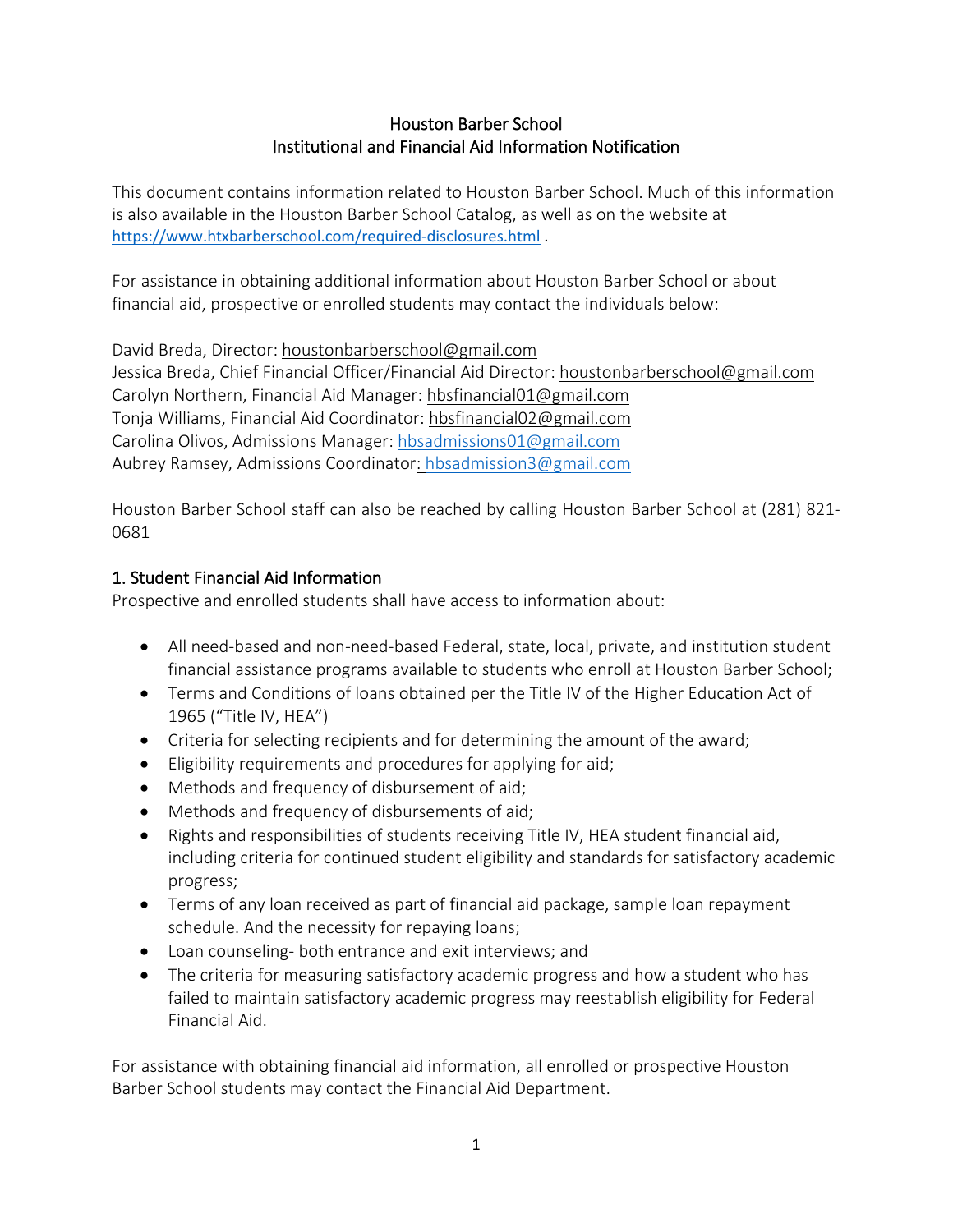## Federal Student Financial Aid Penalties for Drug Law Violations

Federal law provides that a student who has been convicted of an offense under any federal or state law involving the possession of sale of a controlled substance during a period of enrollment for which the student was receiving financial aid, shall not be eligible to receive any Federal or institution grant, loan, or work assistance. For questions regarding this law, please contact the Financial Aid Department.

## 2. General Institutional Information

## Privacy of Student Records- Family Educational Rights and Privacy Act (FERPA)

The Family Educational Rights and Privacy Act (FERPA) limits the disclosure of personally identifiable information from school records and defines students' rights to review their records and request a change to those records.

FERPA generally gives postsecondary students the right to review their education records, to seek to amend inaccurate information in their records, and to provide consent for the disclosure of their records.

These rules apply to all education records a school keeps, including admissions records (only if the student was admitted), academic records, and any financial aid records pertaining to the student.

FERPA affords eligible students certain rights with respect to their education records. (An "eligible student" under FERPA is a student who is 18 years of age or older or who attends a postsecondary institution at any age.)

FERPA does permit a school to disclose a student's educational records to his or her parents if the student is a dependent student under IRS rules. For IRS purposes, students are dependent if they are listed as dependents on their parent's income tax returns.

FERPA regulations include a list of exceptionswhere the school may disclose personally identifiable information from the student's file without prior written consent, such as Disclosures to school officials, Disclosures to government agencies, Disclosures in response to subpoenas or court orders. The school must maintain documentation of the information disclosed and to whom, or what agency.

These rights include:

1. The right to inspect and review the student's education records within 45 days after Houston Barber School receives a request for access. A student should submit to the Director a written request that identifies the record(s) the student wishes to inspect. The school official will make arrangements for access and notify the student of the time and place where the records may be inspected. If the records are not maintained by the school official to whom the request was submitted, that official shall advise the student of the correct official to whom the request should be addressed.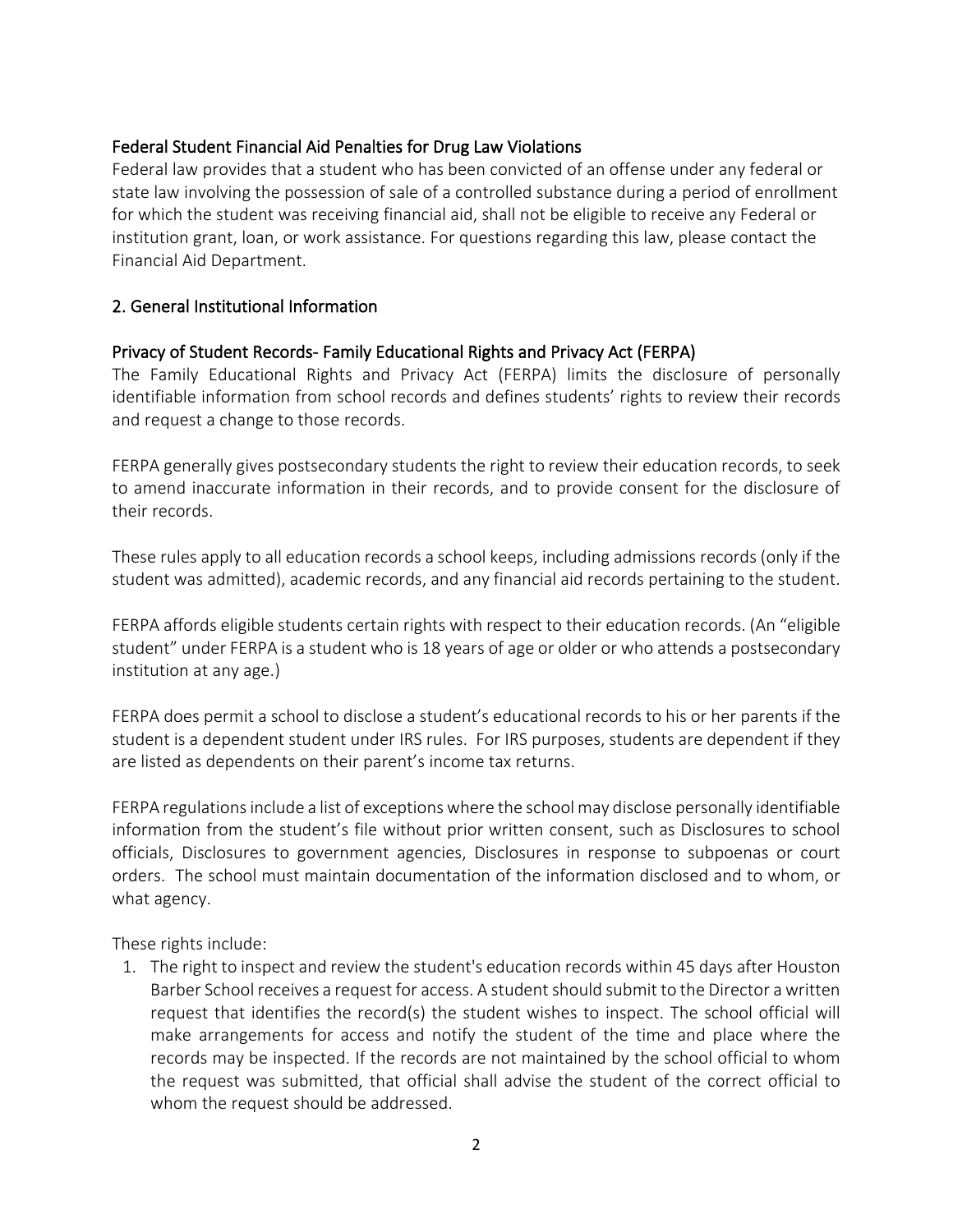2. Houston Barber School is required to provide the student with copies of education records or make other arrangements to provide the student access to the records. The school may charge a reasonable fee for providing copies of the records, provided that the fee would not prevent access to the records.

The right to request the amendment of the student's education records that the student believes is inaccurate, misleading, or otherwise in violation of the student's privacy rights under FERPA

3. The right to provide written consent before Houston Barber School discloses personally identifiable information (PII) from the student's education records, except to the extent that FERPA authorizes disclosure without consent.

Houston Barber School discloses education records without a student's prior written consent under the FERPA exception for disclosure to school officials with legitimate educational interests. A school official typically includes a person employed by Houston Barber School in an administrative, supervisory, academic, research, or support staff position (including law enforcement unit personnel and health staff); a person serving on the board of trustees; or a student serving on an official committee, such as a disciplinary or grievance committee. A school official also may include a volunteer or contractor outside of the Houston Barber School who performs an institutional service of function for which the school would otherwise use its own employees and who is under the direct control of the school with respect to the use and maintenance of PII from education records, such as an attorney, auditor, or collection agent or a student volunteering to assist another school official in performing his or her tasks. A school official typically has a legitimate educational interest if the official needs to review an education record in order to fulfill his or her professional responsibilities for the Houston Barber School.

Upon request, the school also discloses education records without consent to officials of another school in which a student seeks or intends to enroll. Houston Barber School will make a reasonable attempt to notify each student of these disclosures. The right to file a complaint with the U.S. Department of Education concerning alleged failures by Houston Barber School to comply with the requirements of FERPA. The name and address of the office that administers FERPA is:

Family Policy Compliance Office U. S. Department of Education 400 Maryland Avenue, SW Washington, DC 20202

FERPA permits the disclosure of PII from students' education records, without consent of the student, if the disclosure meets certain conditions found in § 99.31 of the FERPA regulations. Except for disclosures to school officials, disclosures related to some judicial orders or lawfully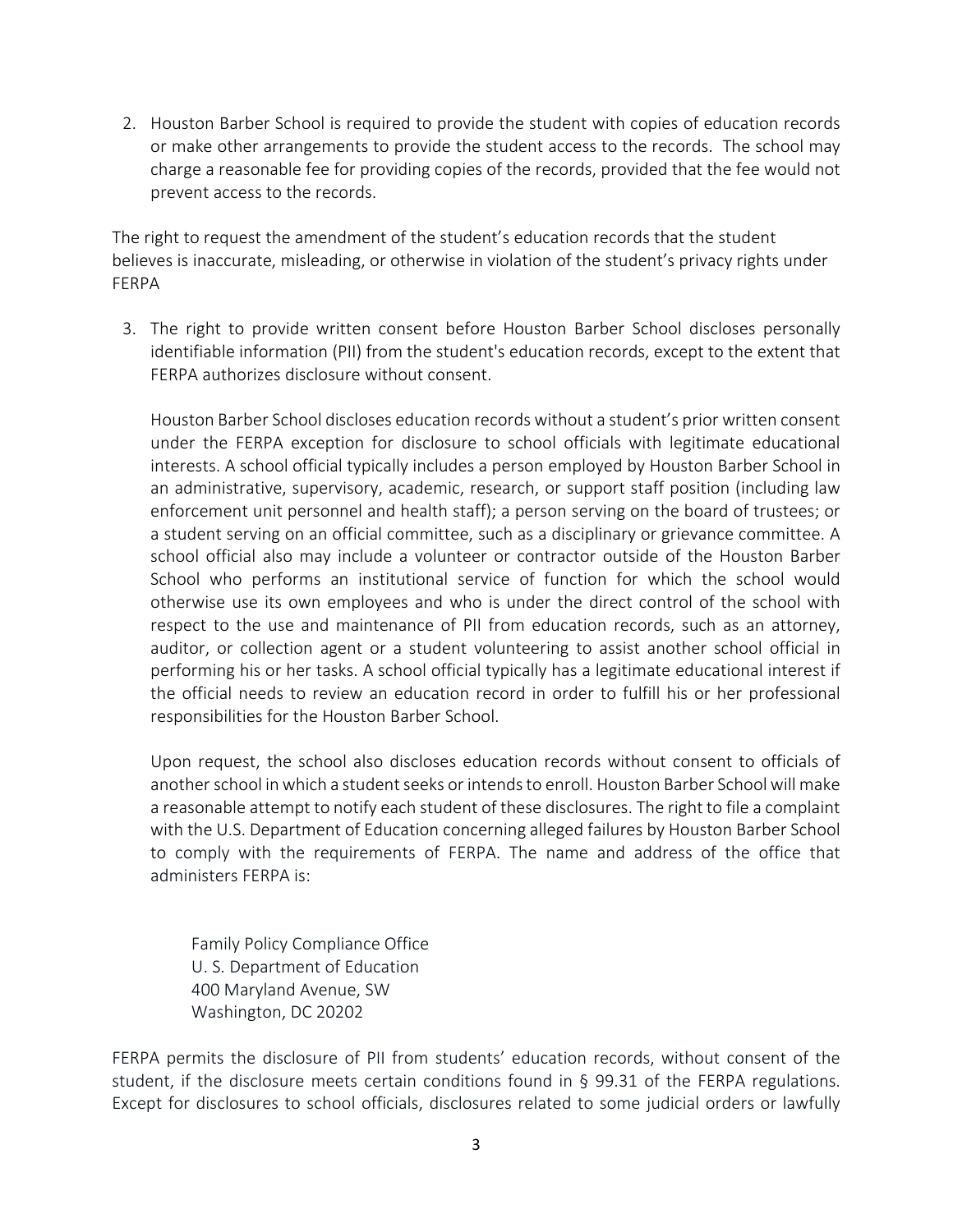issued subpoenas, disclosures of directory information, and disclosures to the student, § 99.32 of FERPA regulations requires the institution to record the disclosure. Eligible students have a right to inspect and review the record of disclosures. A postsecondary institution may disclose PII from the education records without obtaining prior written consent of the student:

- To other school officials, including teachers, within [School] whom the school has determined to have legitimate educational interests. This includes contractors, consultants, volunteers, or other parties to whom the school has outsourced institutional services or functions, provided that the conditions listed in § 99.31(a)(1)(i)(B)(*1*) - (a)(1)(i)(B)(*3*) are met. (§ 99.31(a)(1))
- To officials of another school where the student seeks or intends to enroll, or where the student is already enrolled if the disclosure is for purposes related to the student's enrollment or transfer, subject to the requirements of § 99.34. (§ 99.31(a)(2))
- To authorized representatives of the U. S. Comptroller General, the U.S. Attorney General, the U.S. Secretary of Education, or State and local educational authorities, such as a State postsecondary authority that is responsible for supervising the university's State-supported education programs. Disclosures under this provision may be made, subject to the requirements of §99.35, in connection with an audit or evaluation of Federal- or Statesupported education programs, or for the enforcement of or compliance with Federal legal requirements that relate to those programs. These entities may make further disclosures of PII to outside entities that are designated by them as their authorized representatives to conduct any audit, evaluation, or enforcement or compliance activity on their behalf. (§§ 99.31(a)(3) and 99.35)
- In connection with financial aid for which the student has applied or which the student has received, if the information is necessary to determine eligibility for the aid, determine the amount of the aid, determine the conditions of the aid, or enforce the terms and conditions of the aid. (§ 99.31(a)(4))
- To organizations conducting studies for, or on behalf of, the school, in order to: (a) develop, validate, or administer predictive tests; (b) administer student aid programs; or (c) improve instruction. (§ 99.31(a)(6))
- To accrediting organizations to carry out their accrediting functions. (§ 99.31(a)(7))
- To parents of an eligible student if the student is a dependent for IRS tax purposes. (§ 99.31(a)(8))
- To comply with a judicial order or lawfully issued subpoena.  $(§ 99.31(a)(9))$
- To appropriate officials in connection with a health or safety emergency, subject to § 99.36.  $(§ 99.31(a)(10))$
- Information the school has designated as "directory information" under § 99.37. (§ 99.31(a)(11))
- To a victim of an alleged perpetrator of a crime of violence or a non-forcible sex offense, subject to the requirements of § 99.39. The disclosure may only include the final results of the disciplinary proceeding with respect to that alleged crime or offense, regardless of the finding. (§ 99.31(a)(13))
- To the general public, the final results of a disciplinary proceeding, subject to the requirements of § 99.39, if the school determines the student is an alleged perpetrator of a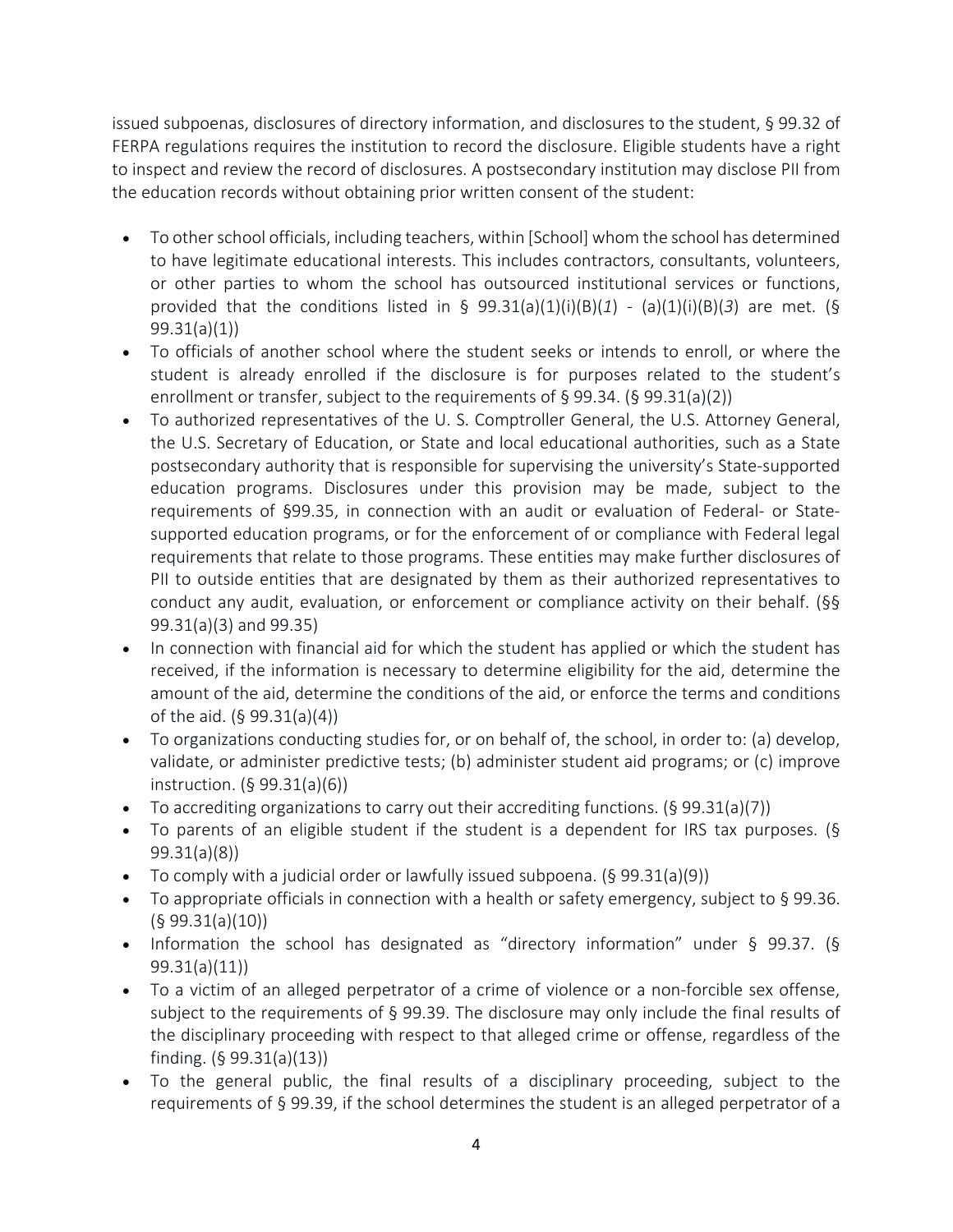crime of violence or non-forcible sex offense and the student has committed a violation of the school's rules or policies with respect to the allegation made against him or her. (§ 99.31(a)(14))

- To parents of a student regarding the student's violation of any Federal, State, or local law, or of any rule or policy of the school, governing the use or possession of alcohol or a controlled substance if the school determines the student committed a disciplinary violation and the student is under the age of 21. (§99.31(a)(15)).
- Information in connection with a health or safety emergency, under the conditions described in § 99.36.
- Information authorized under Section 507 of the US Patriot Act.

Students may review their files and records at any time that the school is open for operations by making a request to do so to the Director.

Houston Barber School provides required reports to regulatory oversight agencies annually. These reports may contain information related to student completion, placement, and/or licensing. If the student is a dependent minor (dependent on a parent or guardian for tax purposes), Houston Barber School must provide the parent or guardian access to the student's records. However, release of student information to any other 3<sup>rd</sup> party results only when the student has provided written permission for specific information to be released to a specific party.

Houston Barber School maintains student records for six years.

## Services for Students with Disabilities

Houston Barber School has designed facilities and programs have been designed for the accommodation of all our employees, students, and clients. We do realize, however, that all needs may not be met for those who are disabled, including without limitation, those with intellectual disabilities. If there is an unmet need that we can remedy, please contact the School Director during regular business hours to discuss measures to make our facilities and services more accessible for all people.

If a prospective or current student has a disability requiring an academic adjustment, he or she should notify the Admissions Representative and/or School Director. Upon receiving a request for an academic adjustment, Houston Barber School will require the student to provide documentation prepared by an appropriate professional, such as a medical doctor, psychologist, or other qualified diagnostician, which should include the following:

- a diagnosis of the student's current disability;
- supporting information, such as the date of diagnosis, how the diagnosis was reached, and the credentials of the diagnosing professional;
- information on how the student's disability affects a major life activity;
- information on how the disability affects the student's academic performance; and
- requested accommodation(s).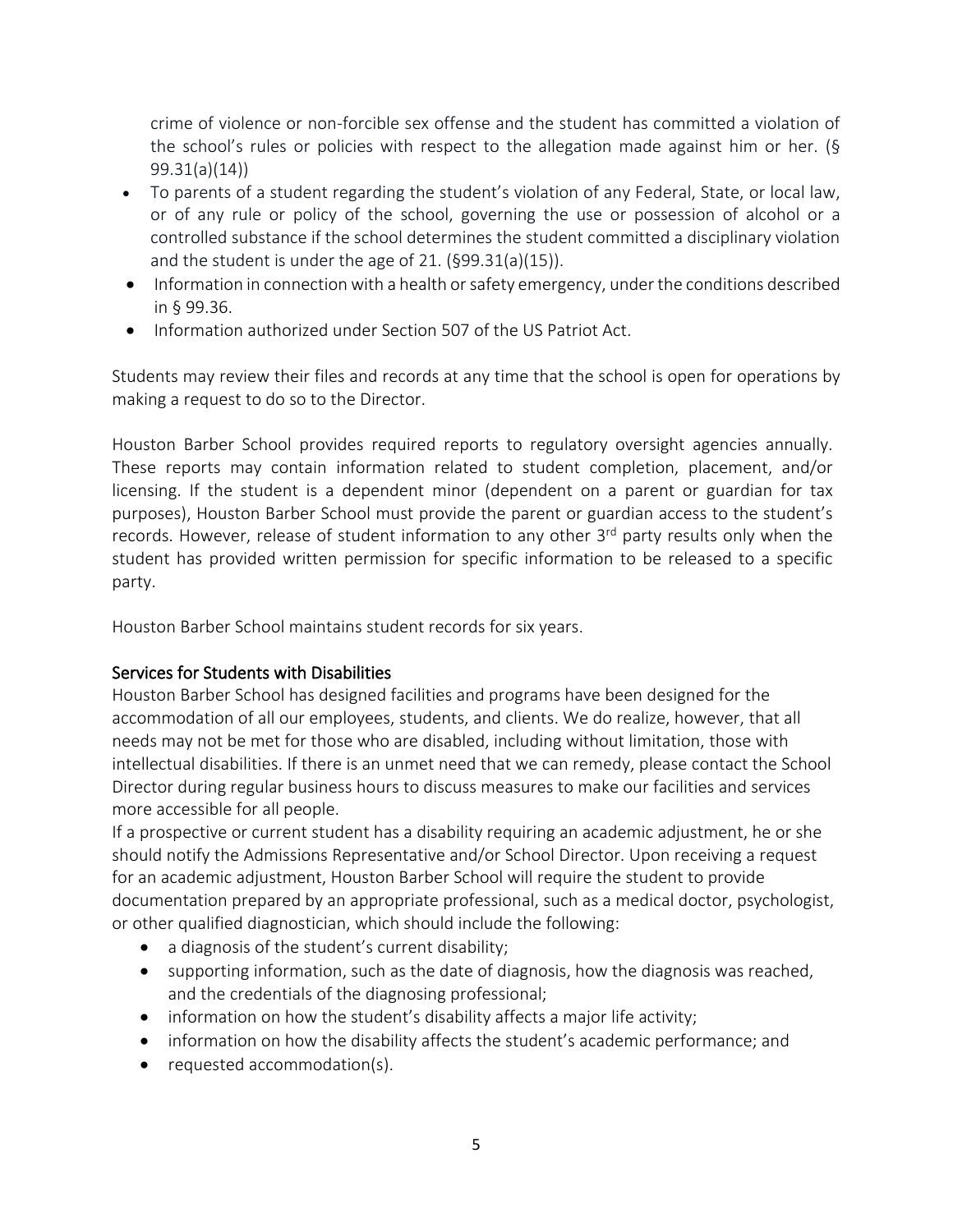Houston Barber School may request additional information, if necessary.

While Houston Barber School will try its best to honor the requested accommodations, it may not always be possible. Therefore, students are expected to engage in an interactive process with Houston Barber School to help determine the most appropriate and effective accommodation(s), including without limitation, suitable auxiliary aids. Accommodations will be determined on a case-by-case basis, based on the documentation, the student's history and specific functional limitations.

Service animals are welcome in all Houston Barber School facilities. A "service animal" is defined any guide dog, signal dog, or other animal individually trained to provide assistance to an individual with a disability.

# Student Body Diversity

Houston Barber School makes available to current and prospective student information about student body diversity, including the percentage of enrolled, full time students who are male, female, self-identified members of a major racial or ethnic group, and those receiving a Federal Pell Grant. These percentages are reflected in the chart below:

| <b>Group Description</b>                                                                                                                                                                        | Percentage                   |
|-------------------------------------------------------------------------------------------------------------------------------------------------------------------------------------------------|------------------------------|
| Male                                                                                                                                                                                            | 62%                          |
| Female                                                                                                                                                                                          | 38%                          |
| Self-Identified member of a major racial or                                                                                                                                                     |                              |
| ethnic group                                                                                                                                                                                    |                              |
| American Indian/Alaskan Native<br>$\bullet$<br>Asian/Native Hawaiian/Pacific Islander<br>$\bullet$<br>Black/African American<br>$\bullet$<br>Hispanic/Latino<br>$\bullet$<br>White<br>$\bullet$ | 0%<br>1%<br>43%<br>59%<br>8% |
| Pell Grant Recipients (2020-2021)                                                                                                                                                               | 57%                          |

Student Body Diversity Data for Fall 2020

Students with questions regarding this data should contact Houston Barber School's Admissions Department.

In addition, student body diversity data for Houston Barber School can also be accessed online at the US Department of Education's College Navigator website at the following link: [www.nces.ed.gov/collegenavigator.com](http://www.nces.ed.gov/collegenavigator.com)

# Cost of Attendance

Information about the cost of attendance, including tuition and fees, books and supplies, room and board, transportation costs, and any additional cost for a program in which the student is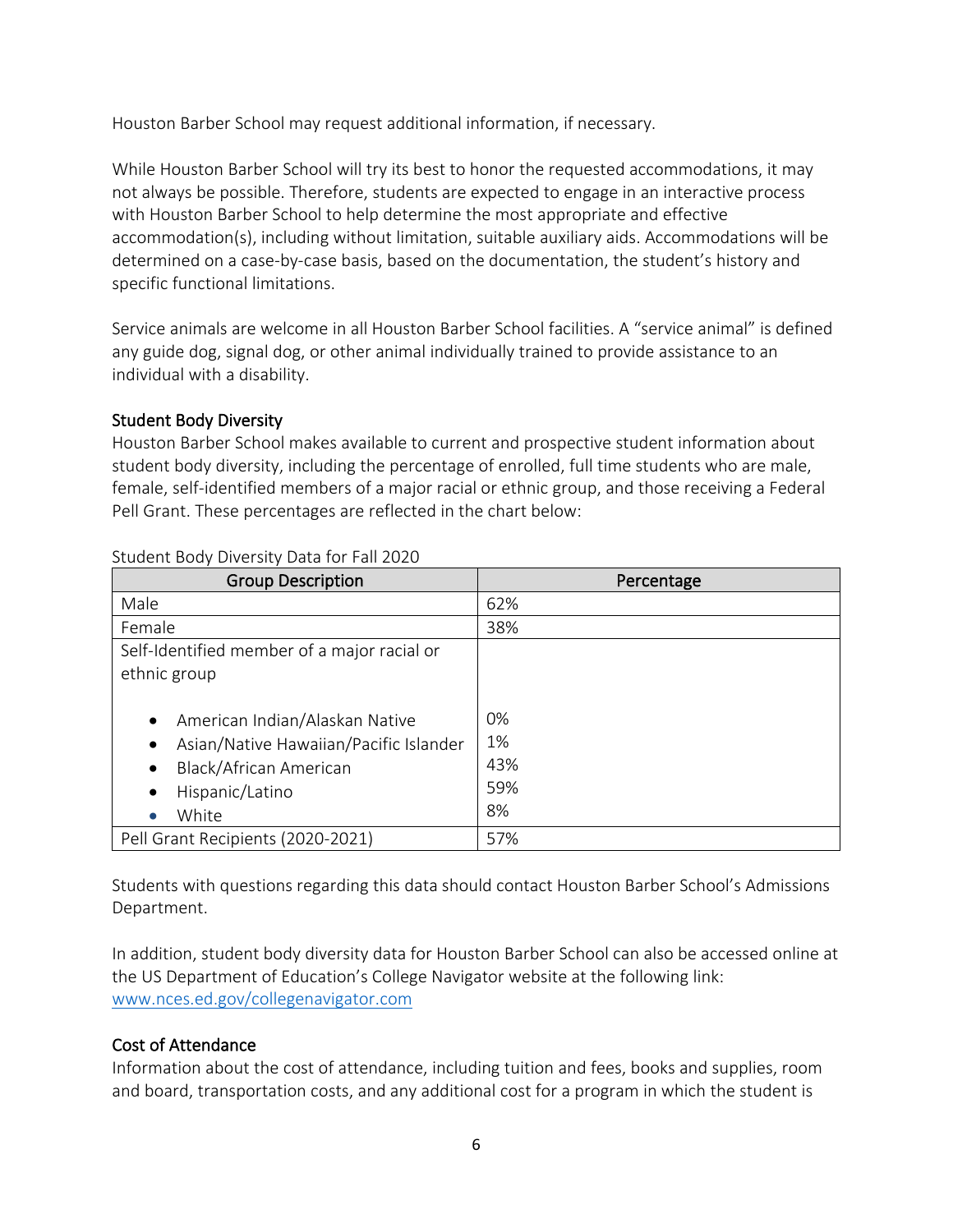enrolled or expresses an interest can be provided by Houston Barber School's Admissions or Financial Aid Department. Please also refer to the school's catalog or the school's Net Price Calculator for this information.

## Refund Policy, Requirements for Withdrawal, and Return of Financial Aid Obtained per Title IV, HEA

The Financial Aid Department provides information about Houston Barber School's refund policy, requirements and procedures for official withdrawal, and requirements for return of Title IV, HEA grant or loan aid. Please also refer to the school's catalog for this information. Students by terminate or cancel their enrollment at any time by completing and submitting a withdrawal request to the Admissions Office.

## Academic Program (Educational Program, Instructional Facilities and Faculty)

The Admissions Department provides information about Houston Barber School's academic programs, including current educational and training programs, instructional and other physical facilities that relates to the academic programs and any plans for Houston Barber School for improving the academic program/ Please also refer to the school's catalog for more information regarding the school's programs offered.

## Institutional and Program Accreditation, Approval or Licensure

Houston Barber School's accrediting body, National Accrediting Commission of Career Arts & Sciences, NACCAS, assesses Houston Barber School's programs through a formal review process on a regular basis.

Houston Barber School is licensed by the Texas Department of Licensing and Regulation (TDLR).

Houston Barber School makes available the names of associations, agencies, or governmental bodies that accredit, approve, or license its programs, and procedures for obtaining or reviewing documents describing accreditation, approval, or licensing and/or approval for the same.

The information can be obtained by submitting a request to Jessica Breda, Chief Financial Officer.

Please also refer to the school's catalog for this information.

## Copyright Infringement Policies and Sanctions (Including Computer Use and File Sharing)

Houston Barber School makes available its policies and sanctions related to copyright infringement, including a statement that explicitly informs students that unauthorized distribution of copyrighted material, including unauthorized peer-to-peer file sharing, may subject to civil and criminal liabilities. A summary of the penalties for violation of the federal copyright laws and Houston Barber School's policies regarding unauthorized peer-to-peer file sharing, including disciplinary actions taken against students who engage in illegal downloading or unauthorized distribution of copyrighted materials using Houston Barber School's technology systems. Please refer to the school's catalog for details.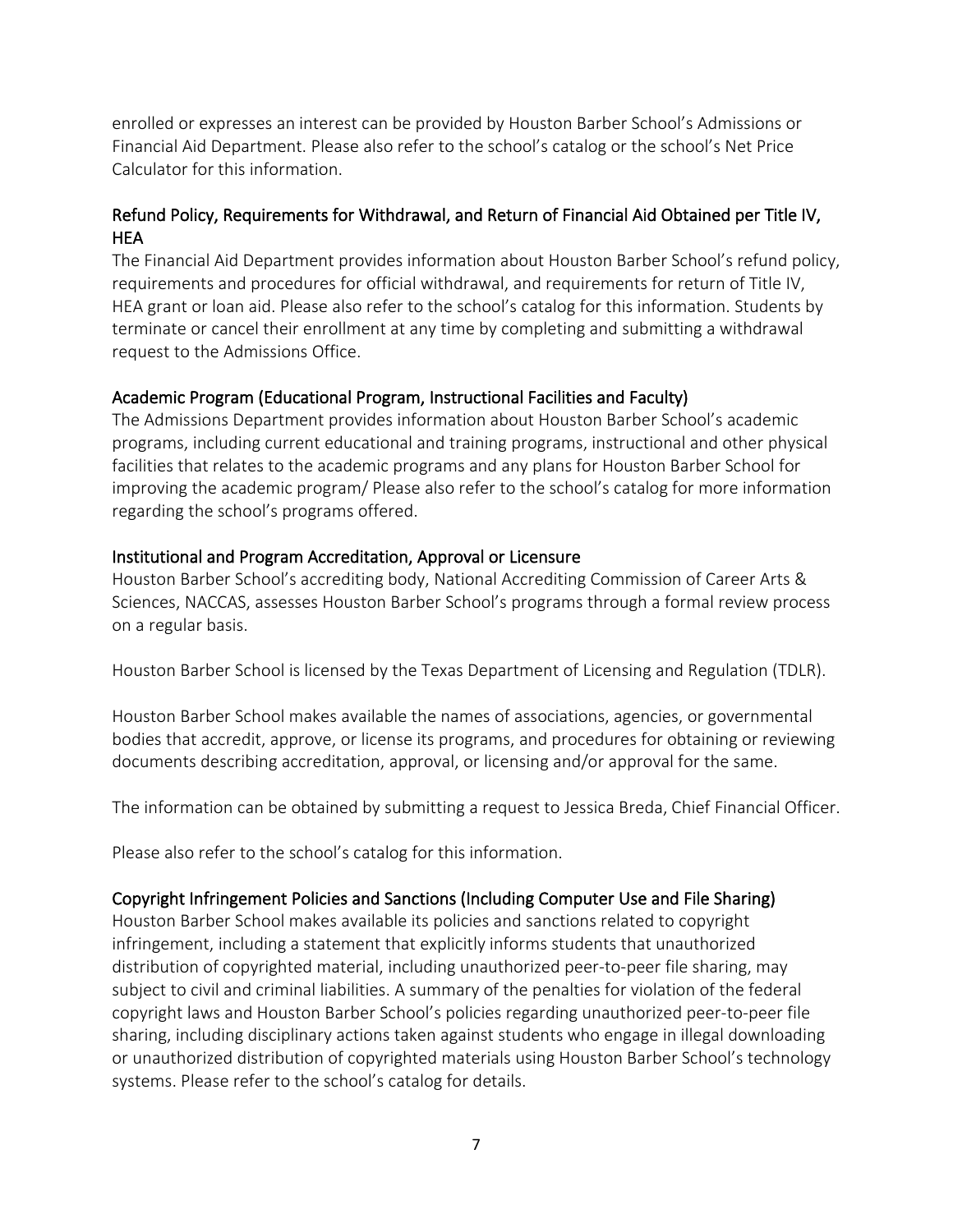Questions regarding these policies and sanctions should be submitted to Jessica Breda, Chief Financial Officer, at 313 Rankin Road, Suite G, Houston, TX 77073 or at phone number 281-821- 0681.

### Statement of Non-Discrimination

Houston Barber School provides equal opportunities in education for all prospective and enrolled students, and does not discriminate on the basis of color, sex, age, disability, national origin, or any other characteristic protected by law, in any of its education programs and activities.

Houston Barber School prohibits sexual harassment, which is a form of prohibited sex discrimination and includes any acts of sexual violence. Title IX of the Education Amendments of 1972 ("Title IX") is a federal civil rights law that prohibits discrimination on the basis of sex in federally funded education programs and activities. This protection against sex discrimination also applies to employment in and admission to Houston Barber School programs. Jessica Breda has been designated to handle inquiries regarding the non-discrimination policies, including, but not limited to, Title IX inquiries and complaints. She can be reached Jessica Breda, Chief Financial Officer, at 313 Rankin Road, Suite G, Houston, TX 77073, phone number 281-821-0681, or via email at houstonbarberschool@gmail.com.

In addition, questions regarding Title IX may also be referred to the Office for Civil Rights- US Department of Education (OCR) at its Dallas Office, 214-661-9600. The web address for OCR is <http://www2/ed/gov/about/offices/list/ocr/index.html>

#### Voter Registration

Pursuant to the Higher Education Act, Houston Barber School must provide students with the opportunity to register to vote.

To vote in Texas, you must be registered. Simply pick up a voter registration application, fill it out, and mail it at least 30 days before the election date.

The application, and additional information, can be found online at: <https://www.votetexas.gov/register-to-vote/>

### Health and Safety Plan

An appropriate plan for ensuring the health and safety of Houston Barber School students is made available to all students. Students may request a copy of the Health and Safety Plan and Emergency Procedures Manual from the Admissions Department or from the school Director. The school has Safety Coordinators and an Emergency Response team (ERT) that oversees this safety of the students, employees, and guest. In the event of an emergency, the ERT will move into action. Please refer to the school's catalog for more information regarding the school's emergency and health and safety procedures.

#### Vaccinations Policy

Current state regulations do not require vaccinations for Houston Barber School students.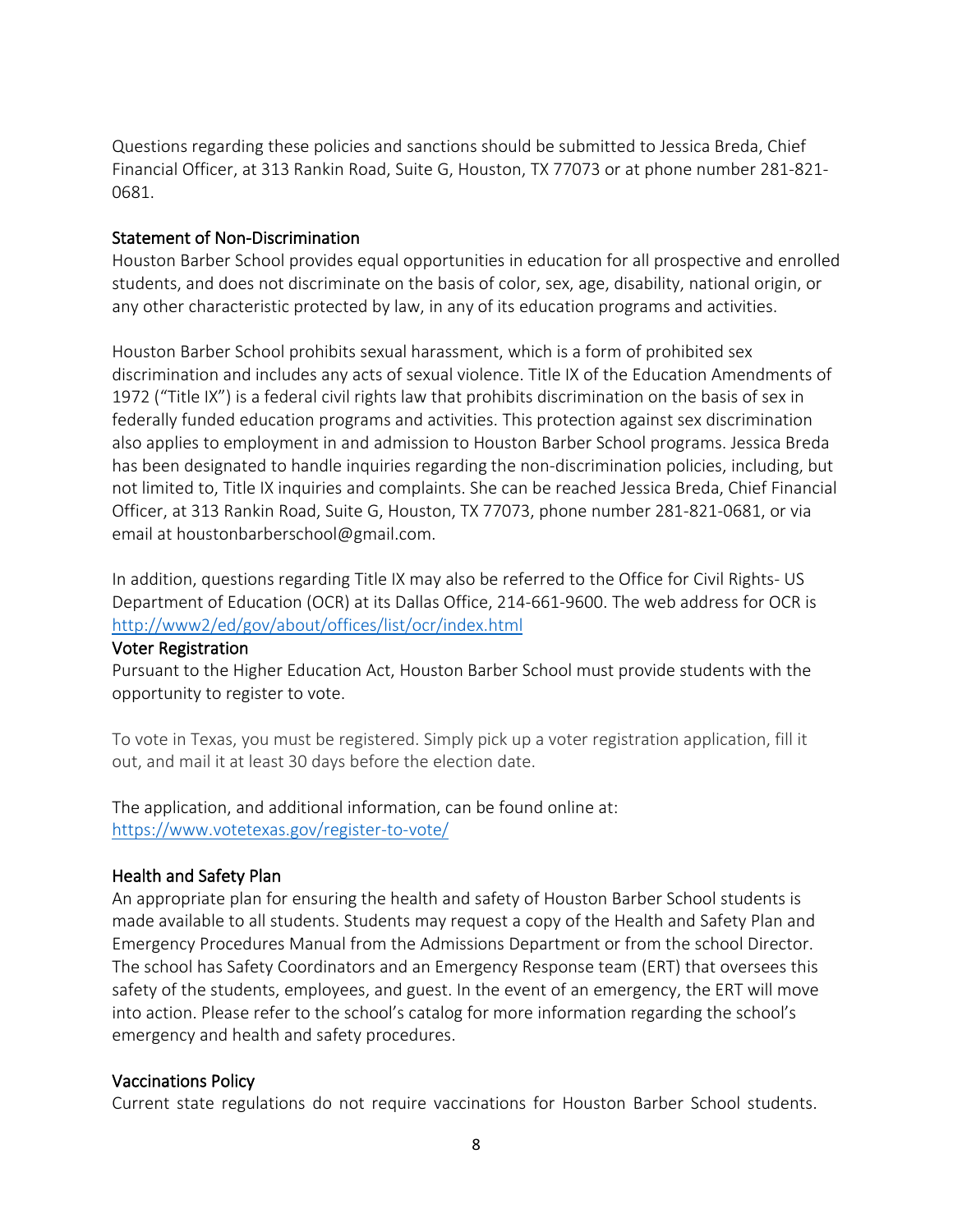Students will be notified of any changes to this policy. Any questions concerning vaccination policies should be addressed to the School Director.

## Annual Security Report

Under the Crime Awareness Campus Security Act of 1990, as amended by the Jeanne Clery Disclosure of Campus Security Policy and Campus Crime Statistics Act (Clery Act), we are required to provide all students and faculty with the following safety information about our campus. This Annual Security Report has also been updated to reflect recent changes in crime reporting, policies and procedures required by the Violence Against Women Reauthorization Act of 2013 (VAWA) effective July 1,2015.

Houston Barber School is committed to providing safety to all of its students, faculty, and staff. If a crime happens to the student or the student's property or if there is an emergency occurring on campus, report the incident to Director immediately. That Director will assist the student or guest in reporting the crime to the local police or other appropriate securityforce.

Houston Barber School will provide students, faculty, and staff with a copy of this crime report from the previous calendar year by October 1st of the following year. Statistics will be gathered from the local police and compiled in the annual report.

The report will show the number of incidents on campus, including housing facilities, parking lot, and adjacent streets. At any time, statistics can be accessed from Houston Barber School's Admissions Office or on its website, [www.htxbarberschool.com.](http://www.htxbarberschool.com/)

Although Houston Barber School does not employ security personnel, Houston Barber School has a working relationship with the local police who are able to support and provide services promptly in the event of an incident. We encourage accurate and prompt reporting of all crimes to the localpolice.

The Director and/or Chief Financial Officer of Houston Barber School, 313 Rankin Road, Suite G, Houston, TX 77073, 281-821-0681 are responsible for the Campus Safetyand Security Compliance.

## Drug and Alcohol Policy

The annual Houston Barber School Security Report and the school catalog provides information regarding alcohol and other drug health risks, drug and alcohol laws and penalties and campus alcohol and other drug education and counseling resources. Questions regarding the Houston Barber School drug and alcohol policy can be submitted to the Director of Chief Financial Officer.

## Student Outcomes

Questions regarding the retention rates of certificate seeking first time full-time students should be addressed to the Admissions Department

Completion/Graduation and Transfer Out Rates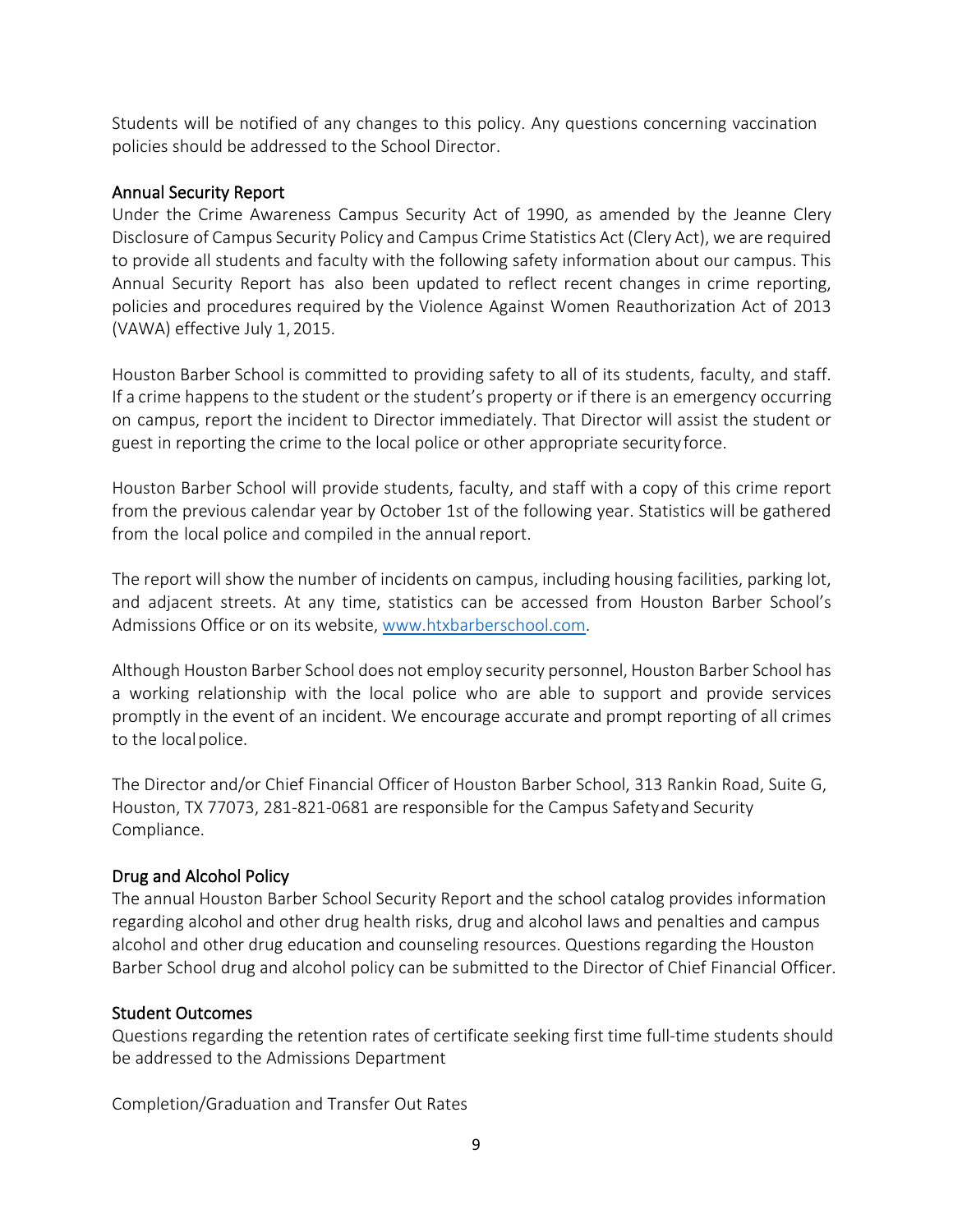Houston Barber School makes the completion or graduation rates of its certificate-seeking, firsttime full-time students available in the school's catalog. The rates are also indicated in the chart below. Questions regarding these rates should be directed to the Admissions Department

The following includes all Houston Barber School Programs

### Institution Completion, Placement and Licensure Rates\*

| Outcome      | 2020-2021 | 2019-2020 | 2018-2019 | 2017-2018 | 2016-2017 | 2015-2016 |
|--------------|-----------|-----------|-----------|-----------|-----------|-----------|
| Completion   |           |           |           |           |           |           |
| (Graduation) | 95.00%    | 92.86%    | 72.30%    | 63.37%    | 68.75%    | 63.64%    |
| Placement    | 94.74%    | 97.44%    | 71.03%    | 82.81%    | 90.91%    | 85.71%    |
| Licensure    | 100%      | 100%      | 98.31%    | 100%      | 97.92%    | 100%      |

• As reported to Houston Barber School's Accreditor, NACCAS

### 5-year average Student Right to Know Rates

| Outcome                                | Rate   |
|----------------------------------------|--------|
| <b>On-Time Completion (Graduation)</b> | 78.46% |
| Transfer-Out                           | 0%     |

### Placement in Employment

Information regarding the placement in employment and the types of employment obtained by graduates of Houston Barber School programs can be obtained by contacting the Admissions Department. Houston Barber School cannot and will not guarantee a job to any student.

## Leave of Absence (LOA) Policy

There may be legitimate reasons such as extended illness, extended illness of close family members, planned vacations, or military service, in which a student needs an interruption in his/her training program. In such cases due to specified and approved reasons, the student may request a leave of absence. The leave of absence is considered a temporary break in a student's attendance during which s/he is considered to be continuously enrolled. In order to obtain a leave of absence, the following policy must be adhered to prior to approval of the leave:

- The leave-of-absence is limited to 180 calendar days in any 12-month period or  $\frac{1}{2}$  of the total program clock hours converted into days, whichever is shorter. Multiple leaves of absence may be permitted provided the total of the leaves does not exceed this limit.
- The same number of calendar days taken in the leave of absence will be added to the contract end date using a Contract Addendum, which will be signed by all parties.
- The leave of absence must be requested in writing in advance of the beginning date of the leave unless circumstances prevent the student from doing so. If the student does not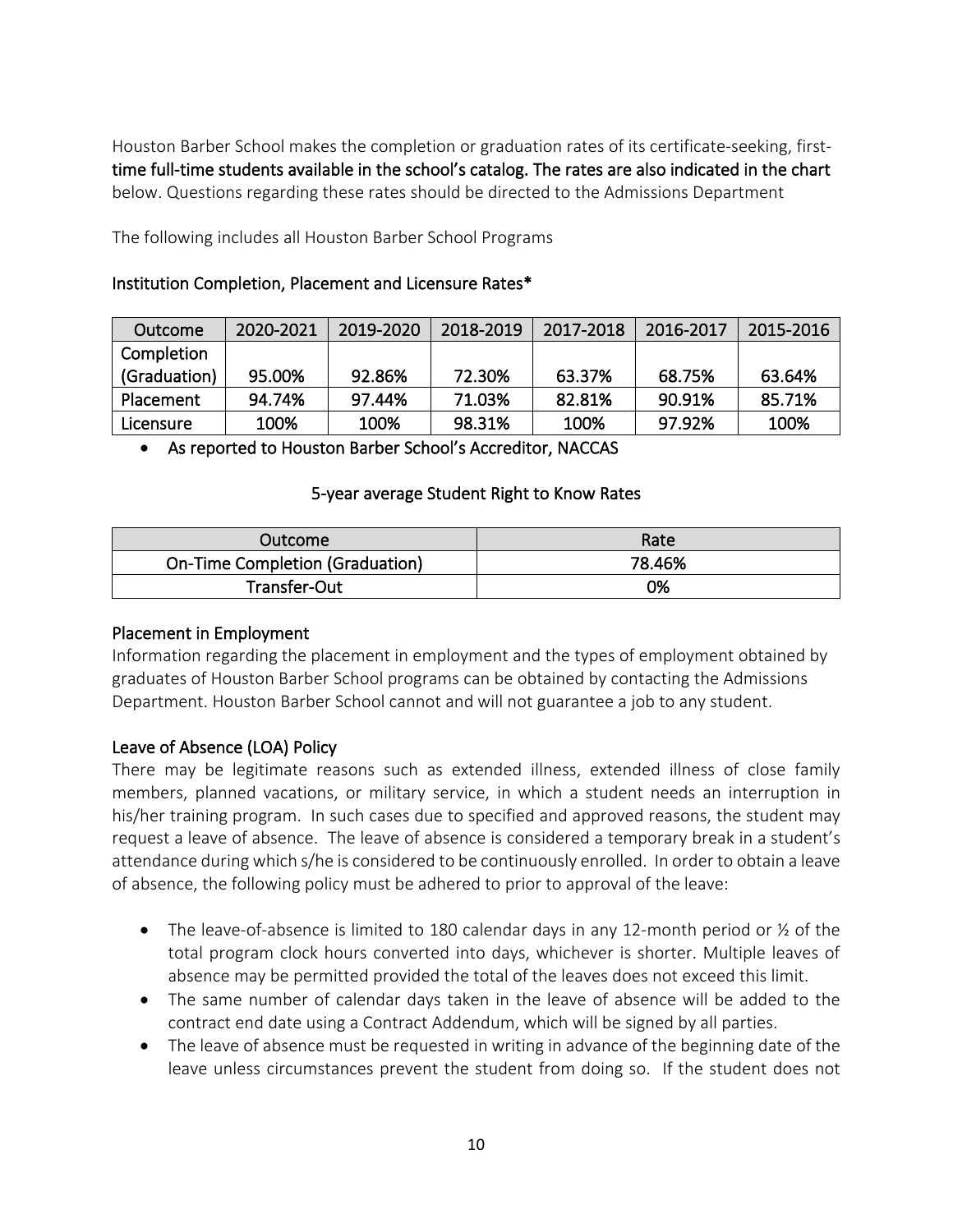request a leave of absence within a timeframe consistent with the 10 consecutive class day absence policy, the student will be withdrawn.

- If unforeseen circumstances prevent the student from requesting the leave of absence prior to its start, Houston Barber School may still grant the leave of absence. In this case, the school will document the reason for its decision, obtain the request from the student at a later date, and establish the first day that the student was unable to attend as the start date of the leave.
- The student must sign and date the leave of absence request and specify a reason for the leave so that the institution may have a reasonable expectation of the student's return within the timeframe of the leave of absence as requested. The request must specify the specific date of return following the leave.
- The leave of absence request must be approved and signed by the school Director.
- Houston Barber School will not grant a leave of absence if it does not have a reasonable expectation that the student will return from the leave of absence.
- Houston Barber School will not assess the student any additional institutional charges as a result of the leave of absence.
- A student granted a leave of absence that meets these established criteria is not considered to have withdrawn. There will be no refund calculation required.
- A leave of absence has no effect on the Satisfactory Academic Progress policy.
- If student was deemed maintaining Satisfactory Academic Progress prior to a leave of absence or withdrawal of training, upon his/her return, the student is deemed in good standing and may continue the program of study from the point of interruption.
- Any student taking an unapproved leave of absence or failing to return from an approved leave of absence by the expiration date on the written request will be withdrawn from their program of study.
- As Houston Barber School is required to take attendance, the withdrawal date for students not returning from a leave of absence for purposes of refund calculation is the student's last day of attendance.

Documentation of requests for leaves of absence will be maintained in the student file and monitored by the institution to ensure that the student returns by the scheduled end of the leave or terminated from the institution should the student not return on schedule.

## Leave of Absence Impact on Title IV Funds

- While on a leave of absence, the student is not eligible for any additional Federal Student Aid.
- Total number of days allowed for a leave of absence may not exceed 180 days in a 12 month period.
- Students on approved leave of absence need to be aware that said leave of absence may affect financial aid. Therefore, before final consideration is given to grant the requested leave of absence, a Financial Aid Advisor will meet with the student and provide information regarding the following:
	- o loan obligations